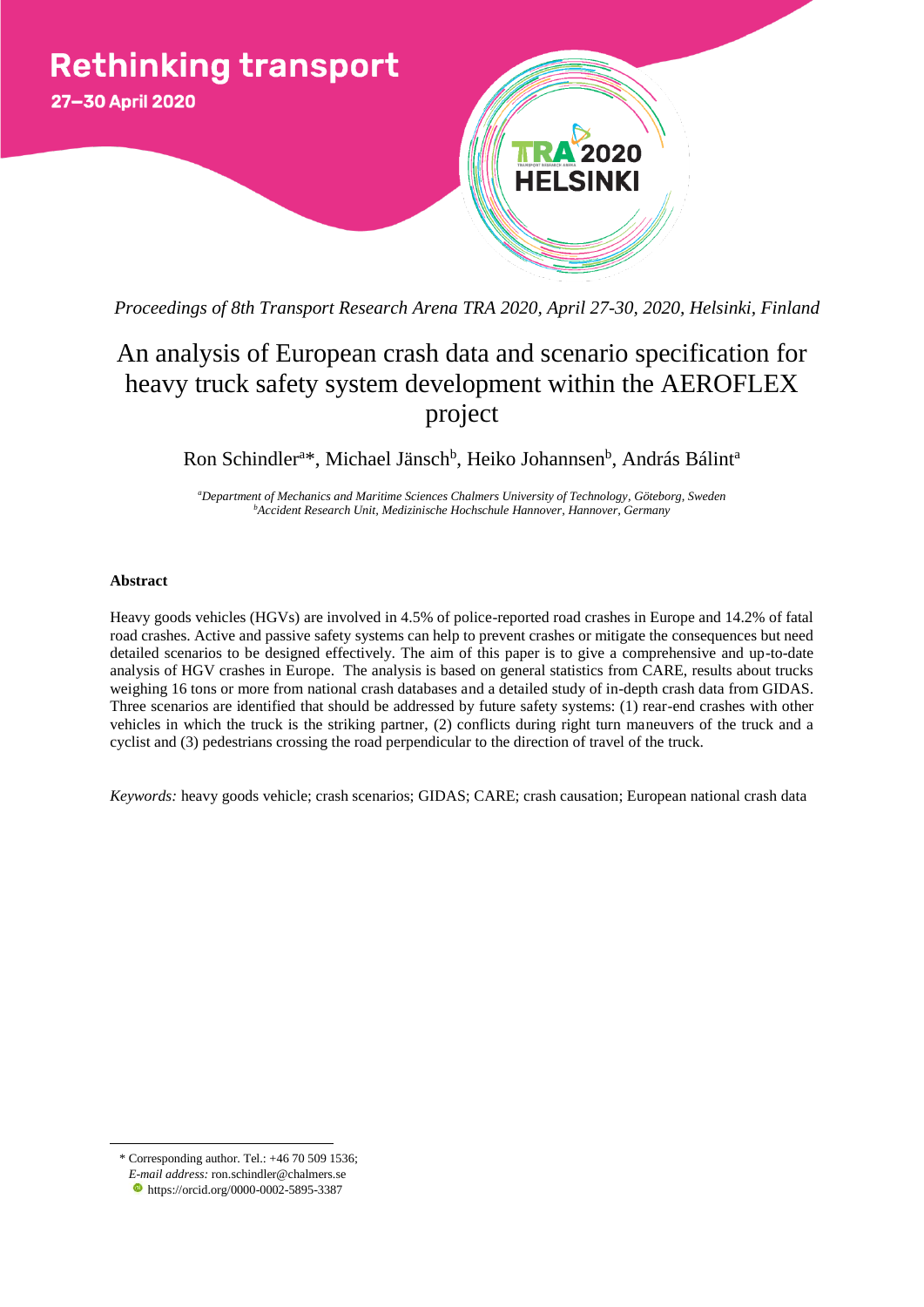## **1. Background**

In the year 2015, more than 1 million crashes happened on European roads, out of which around 24,000 resulted in fatalities. Heavy goods vehicles (HGV) were involved in 4.5% of all crashes and 14.2% of fatal crashes, indicating an overrepresentation of HGV involvement in fatal crashes (Source: CARE, 2019). Development and implementation of active and passive safety systems in HGVs can help to avoid or mitigate these crashes, and the basis for the design of these systems is a deep understanding of the underlying mechanisms and factors influencing the crash causation and outcome.

Concerning the general crash situation for HGVs, Zhu and Srinivasan (2011) analyzed data from the Large Truck Crash Causation Study (LTCCS, USA) and concluded that head-on collisions and collisions at intersections are the most serious crash types in terms of the overall injury outcome. Furthermore, in crashes that involve heavy trucks, fatally injured persons are usually occupants of the crash opponent vehicles. Khorashadi et al. (2005) looked at driver injury severity in crashes between cars and heavy trucks, identifying factors that are associated with an increase or decrease of the risk for serious injuries such as crash type and time of the day. The authors conclude that the influence of these factors is especially noteworthy as the magnitude varies substantially depending on crash location (i.e. if the crash happens in an urban or rural area). US data from Woodroofe and Blower (2015) identified rollover and head-on collisions as the main collision types for truck driver injuries, accounting for 73% of serious and fatal injuries of truck drivers. Kockum et al. (2017) analyzed European crash data and concluded that HGV occupants are injured in 10-20% of HGV crashes, while the corresponding figures are 50-55% for car occupants and 30-35% for vulnerable road users (VRU), supporting previous findings that car occupants and VRUs comprise the largest group of casualties in truck related crashes.

Vulnerable road users, lacking a protective shell (e.g. crumple zone, airbag), may be especially exposed in crashes with HGV involvement. Kim et al. (2007) investigated factors influencing the injury severity of cyclists in the US and correlate the involvement of a truck in the crash with a significant increase in the likelihood of a fatal injury. Lee and Abdel-Aty (2005) analyzed injury risk for pedestrians at intersections with respect to different vehicle types and conditions in Florida (USA). The authors conclude that passenger cars were involved in more crashes than trucks – however, the larger size of HGVs was correlated to an increased likelihood of severe injuries. Adminaite et al. (2015) describe crashes between trucks and VRUs especially problematic due to the vehicle size and difference in mass and indicate that the main reason for these crashes is the problematic field of view for truck drivers, making VRUs particularly prone to be in the blind spot and overseen by the truck driver.

Rezapour et al. (2018) analyzed transport data from Wyoming (USA) and conducted a violation analysis. The authors conclude that in more than 80% of all crashes involving a truck, the truck drivers are the party at fault, which emphasizes the need to introduce more safety systems into trucks. Seiniger et al. (2015) have identified that the development of new safety systems of trucks for cyclist protection should be focused on right turning maneuvers and propose a test methodology to validate new active safety systems. Further details of crash scenarios classified by injured road users are provided in the already referenced technical report by Kockum et al. (2017).

In 2008, Knight et al. identified a lack of robust European crash data especially for large trucks. Overall, the literature review of results for crashes involving heavy trucks has revealed various limitations, especially regarding the study of crash causation. Sandin et al. (2014) identified a lower crash rate for extra-long trucks that are allowed on Swedish roads (longer than 18.75m, ~62ft), but this analysis is limited to Swedish data and no information of crash causation is available. Evgenikos et al. (2016) have analyzed crashes in Europe involving heavy trucks based on European data from the Community Database on Accidents on the Roads in Europe (CARE) and in-depth data from the SafetyNet project. The authors conduct an accident causation analysis, but focus is put on injury outcome and no pre-crash information (e.g. initial speed, environment conditions) is available.

Furthermore, the limited amount of information from the literature usually includes different types of trucks, i.e. all vehicles with a weight above  $3.5t \left( \frac{8,000 \text{lb}}{8} \right)$ . However, there are significant differences in vehicle types in this category, that could range from heavy vans like a Mercedes Sprinter to long-haul truck-trailer combinations such as the Volvo FH. Different types of HGVs have different characteristics (e.g. vehicle dynamics, field of view), and a more detailed classification would be important for a more directed safety system development. In addition, previous studies typically focus on injury outcome of crashes, but miss describing the circumstances of the crashes (e.g. weather condition, road condition).

Moreover, several studies are based on data from North America. Wang and Wei (2016) showed in their analysis that benefits achieved by active safety systems in one country cannot easily be transferred to other countries (or even continents), emphasizing the need to analyze regional data. Due to different road infrastructure designs (e.g. wider lanes) and vehicle designs (e.g. conventional cab design in North America compared to flat nose design in Europe), the representativeness of study results obtained in North America to the situation in Europe are limited. The aim of this paper is to give a comprehensive and up-to-date analysis of HGV crashes in Europe, focusing on heavy long-haul trucks with a combination weight above 16t (further referred to as 16t+ trucks). The results in this paper summarize and extend the corresponding analysis in the AEROFLEX project (AEROdynamic and FLEXible Trucks for Next Generation of Long Distance Road Transport) reported in deliverable D5.1 (Schindler et al. 2018).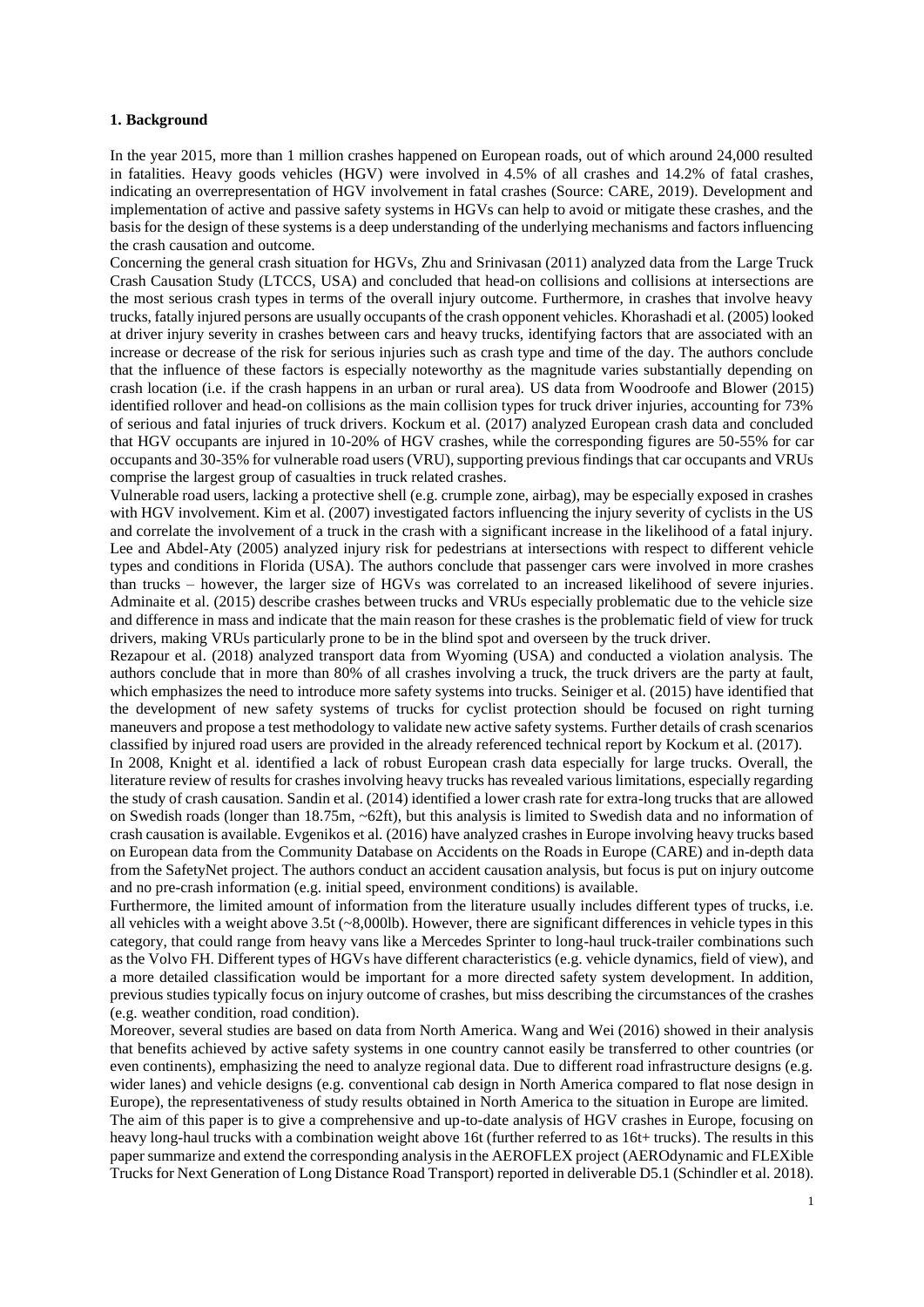# **2. Method**

The approach to identify relevant crash scenarios consists of three levels. First, data from the Community Database on Accidents on the Roads in Europe (CARE) is extracted to get a general understanding of crashes with the involvement of heavy goods vehicles (3.5t+ trucks) in Europe. As CARE contains high level data, this first level of the analysis needs to be complemented by other data sources for the identification of relevant crash scenarios. More detailed information can be obtained from national crash databases, which is the second level of the analysis. These contain more information, such as vehicle weight, that allow for a filtering of crashes to include only those with the involvement of a 16t+ truck. Specifically, national data from Sweden, Spain and Italy is analyzed. The third level of analysis is to look at in-depth data from the German In-Depth Accident Study (GIDAS). Indepth crash databases contain detailed crash scenario description, crash reconstruction and information about causation factors. At the same time, their sampling region and case count are substantially smaller compared to CARE or the national databases. Consequently, each of the three levels of the analysis provides information that complements results of the other two and a full picture can only be obtained by their combination. The analysis addresses police-reported crash severity levels defined as follows:

- Fatal crash: A crash in which at least one person was fatally injured (the person died from the crash within 30 days). Other persons may be involved, and their potential injuries might range from slight injuries to fatal injuries.
- Severe crash: A crash in which at least one person was severely injured (hospitalized for at least 24 hours), and nobody was fatally injured. Other persons may be involved, and potential injuries might range from slight injuries to severe injuries.
- Slight crash: A crash in which at least one person was slightly injured (hospitalized for less than 24 hours or not hospitalized), and nobody was fatally or severely injured. Other persons without injuries or with slight injuries may be involved.

An additional crash severity level for the analysis is "KSI crashes" which are defined as crashes in which at least one person was killed or severely injured; equivalently, KSI crashes are the union of fatal and severe crashes.

# *2.1. CARE*

As indicated above, EU crash data on an aggregated level is available in CARE. This database is used to obtain general estimates from police-reported crash data from all EU member states (EC, 2018a). The set of variables in CARE is specified in the CaDaS glossary (EC, 2018b). As vehicle weight is not included as a variable, all results based on CARE queries will be using the general definition of HGVs, i.e. with a total weight of 3.5t or greater. Data from 2010 to 2015 from EU28 was used for this analysis. In order to identify crashes involving trucks, the dataset is filtered for crashes involving the traffic element groups "Goods vehicle", "Goods vehicle with a total weight above 3,5t" and "Road tractors". If there were gaps in the data (e.g. years without reported data for a given country), those have been filled by the data value from the same country for the closest year, using data from the earlier year in case of two years that were equally close. Furthermore, for years where all crashes were coded in the category "unknown", the crashes were distributed to the available categories by interpolating the total number of crashes with the distribution from the closest year.

Police-reported injury severity levels as defined in the previous section are considered for the analysis. Italy, Finland and Estonia do not distinguish between severe and slight injuries, but rather report a generic number of injured persons. Therefore, for these countries, it was assumed that 14% of all reported non-fatal injuries were serious and 86% were slight in order to get an approximation. The estimation of 14% used here is based on a study of Italian data, see the next section, because Italy gives the large majority of cases from the above three countries.

## <span id="page-2-0"></span>*2.2. National crash databases*

In the second stage of the analysis, national crash databases have been analyzed. The Swedish national crash database (STRADA, see Transportstyrelsen (2019) for more information) was analyzed for 16t+ trucks from the years 2000 to 2016. Spanish national crash data (Dirección General de Tráfico, 2019) was analyzed for the years 2014 to 2016 for 16t+ trucks. Italian national crash data (Istat, 2019) was analyzed for the years 2010 to 2016. In 2015, these three countries together accounted for 21% of traffic fatalities in Europe, with Italy and Spain also being amongst the highest populated countries in Europe.

Since Italian data does not provide a distinction between severe and slight injuries, the reported numbers of nonfatal injured persons were distributed to slight and severe injuries according to a study by the Italian road infrastructure administration (Ministero delle Infrastrutture e dei Trasporti, 2010), with 86% of the injuries being recoded as slight and the remaining 14% as severe. This distribution also corresponds to other European countries which have a range of 12%-16% of seriously injured persons as a percentage of all injuries, according to CARE.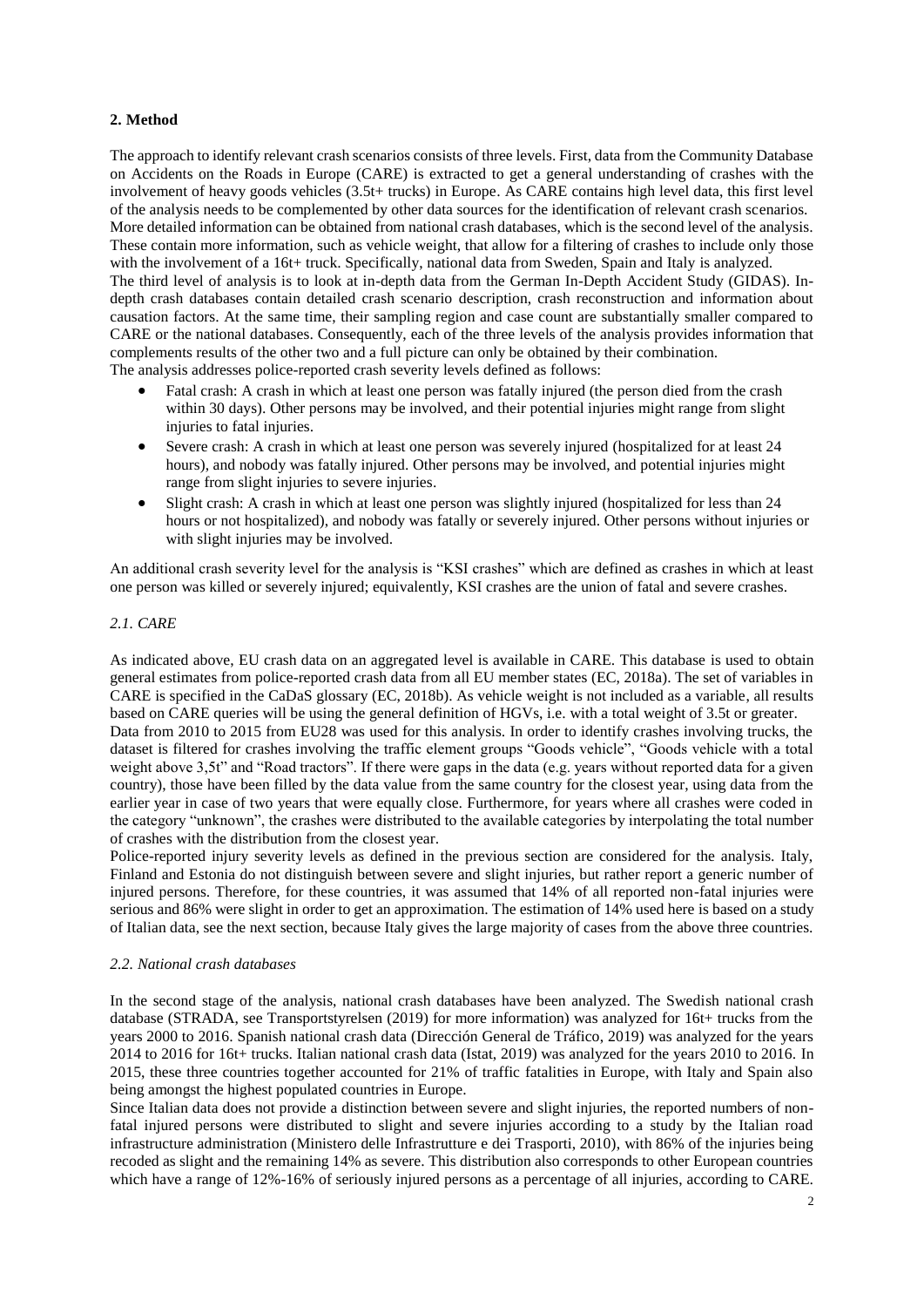Additionally, Italian data did not include information about light conditions, hence the corresponding analysis will be given for the other two countries only.

Beyond the analysis of existing data, this study included a harmonization and analysis of the basic crash types. This analysis required a re-coding of data in the Italian and Spanish databases to make them comparable with the Swedish classification.

## *2.3. GIDAS*

For the third stage, in-depth crash data involving 16t+ trucks from GIDAS was analyzed. GIDAS is the largest indepth road accident study in Germany, where about 2,000 crashes from the areas of Hannover and Dresden are investigated annually. The crash investigation teams are alarmed by the police and go on-scene to crashes with at least one injured person. Up to 3,000 variables are recorded per crash, including vehicle data, crash information, road design, active and passive safety systems, crash scene details and crash causes. After the data collection, each accident is reconstructed to obtain information on crash kinematics and sequences. Due to a statistical sampling process, the collected crashes are suitable of representing the German crash situation (Johannsen et al., 2017). The accident type catalog developed by the German insurance association GDV (see Institut für Straßenverkehr, 1998) is used for this study which provides more detailed information than the crash types in the national data analyzed before. It describes the initial conflict situation of the crash (which is not necessarily the way the involved vehicles collided). There are over 200 specific crash types which are categorized in 7 main categories. The opponent that caused the most severe injury to the truck driver was chosen as the collision partner of the trucks for further analysis. If there was no most severe injury available (e.g. the person was uninjured), then the partner

of the collision which caused the most damage to the truck was chosen. If damage was not available or visible, then the partner of the first collision was chosen.

## **3. Results**

This section describes the results from all three analysis levels. For the percentages reported in this section, injuries and categorical factors that were coded as "other" or "unknown" were excluded if not indicated otherwise.

## *3.1. CARE*

The high-level analysis based on CARE data gives a general characterization of crashes involving 3.5t+ trucks in Europe, se[e Fig.](#page-3-0) 1. The figure shows the names of environmental variables, with the most frequent values specified between parentheses, with the corresponding prevalence of these values indicated by the length of the bars. For example, for "Weather" the most common value is "Dry/clear" which is present in 81% of crashes, followed by "Rain", present in 11% of crashes, and other values of the variable, present in 7% of the crashes. The results indicate that most crashes involving 3.5t+ trucks in EU-28 occur in dry/clear weather (81%), daylight (78%), on roads that are not highways (77%), on roads with a dry surface (72%) and in rural areas (57%).

The analogous results for crashes with a severe or fatal outcome show that KSI crashes involving HGVs in EU-28 can be characterized by dry/clear weather (82%), not-highway roads (77%), daylight (73%), dry road surface (72%) and rural environment (65%). In other words, the results are generally similar to those for all injury crashes, but with greater percentages of rural crashes (65% vs 57%) and crashes in darkness (22% vs 18%).



<span id="page-3-0"></span>Fig. 1 Characterization of crashes involving HGVs in Europe in terms of environmental variables, based on CARE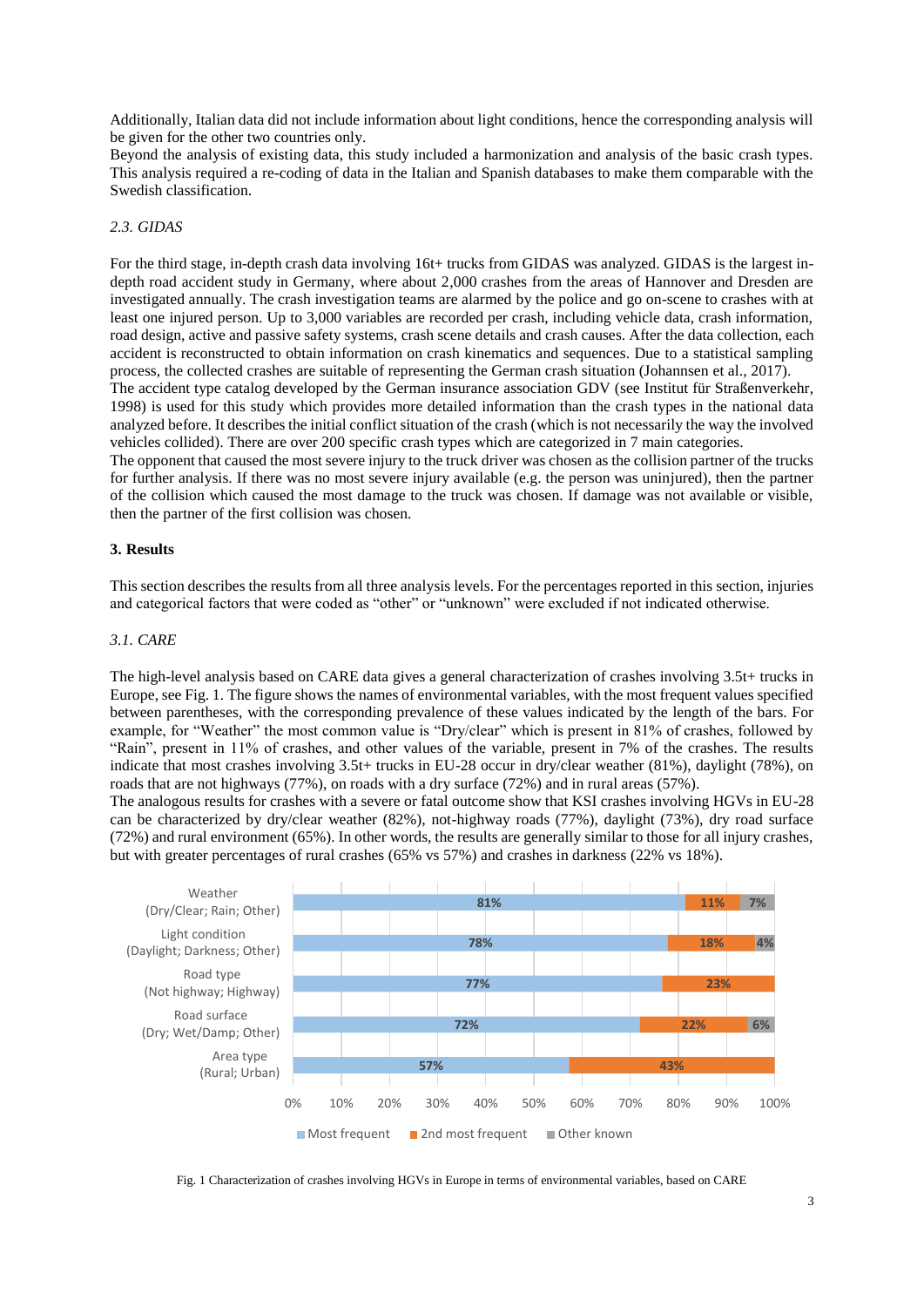Additional analysis was performed identifying that people injured in HGV crashes in EU-28 are mainly car occupants (55%), followed by HGV occupants (21%), vulnerable road users (16%) and other road users (8%). The distribution of injured road users by road user type and age is provided in [Table 1](#page-4-0) below, showing that the largest group of injured people in HGV crashes are car occupants and HGV occupants between 25 and 64 years. This age group is especially prevalent for HGV occupants, as 85% of all injured HGV occupants and 86% of all KSI HGV occupants are in this group. Notably, the percentage of young  $(\leq 25 \text{ years})$  and old  $(\geq 64 \text{ years})$  VRUs is much higher among KSI road users than for all injury levels. The gender distribution, provided i[n Fig. 2](#page-4-1) below, indicates that males are more frequently injured in crashes with HGV involvement than females, with males having a total share of 65% of all injuries and 71% of KSI injuries. While the gender distribution is more balanced for injured car occupants, it is very skewed towards males for injured HGV occupants (92% of whom are males). All results based on CARE data use the most inclusive definition of heavy goods vehicles, based on a total weight of 3.5t or higher. As indicated in Section 2, these results will be complemented with analysis of national crash data and in-depth crash data that allow for filtering on combination weight. For the rest of this section, all results will be addressing 16t+ trucks, unless indicated otherwise.

<span id="page-4-0"></span>

|                           |                     | < 18 | 18-24 | $25 - 64$ | >64 | <b>TOTAL</b> |
|---------------------------|---------------------|------|-------|-----------|-----|--------------|
| All injured<br>road users | HGV occupant        | 0%   | 2%    | 18%       | 1%  | 21%          |
|                           | Car occupant        | 4%   | 9%    | 36%       | 6%  | 55%          |
|                           | <b>VRU</b>          | 2%   | 2%    | 9%        | 3%  | 16%          |
|                           | Other               | 1%   | 1%    | 5%        | 1%  | 8%           |
|                           | TOTAL (n=462,107)   | 7%   | 14%   | 69%       | 10% | 100%         |
| KSI road<br>users         | HGV occupant        | 0%   | 2%    | 17%       | 1%  | 20%          |
|                           | Car occupant        | 3%   | 8%    | 30%       | 8%  | 48%          |
|                           | <b>VRU</b>          | 3%   | 3%    | 14%       | 6%  | 25%          |
|                           | Other               | 1%   | 1%    | 5%        | 1%  | 8%           |
|                           | TOTAL $(n=109,825)$ | 6%   | 13%   | 66%       | 16% | 100%         |

Table 1. Joint distribution of age and road user group for people injured in crashes with HGV involvement in EU-28, separately for all injury levels and fatally or severely injured (KSI) people, rounded values, based on CARE





#### <span id="page-4-1"></span>*3.2. National crash databases*

The national crash statistics for 16t+ trucks from the analyzed countries (Sweden, Spain, Italy) generally follow the trends observed in CARE. Most crashes occur in dry/clear weather conditions (SWE 77%, ESP 88%, ITA 76%) during daylight conditions (SWE 73%, ESP 74%, ITA n.a.). Bigger differences between countries (and towards CARE) can be observed for surface conditions, where most crashes occur with dry surfaces (SWE 51%, ESP 83%, ITA 81%) and on roads that are not highways (SWE 81%, ESP 54%, ITA 69%) outside city areas (SWE 60%, ESP 87%, ITA 66%). Furthermore, crash type categorization is available from national crash databases and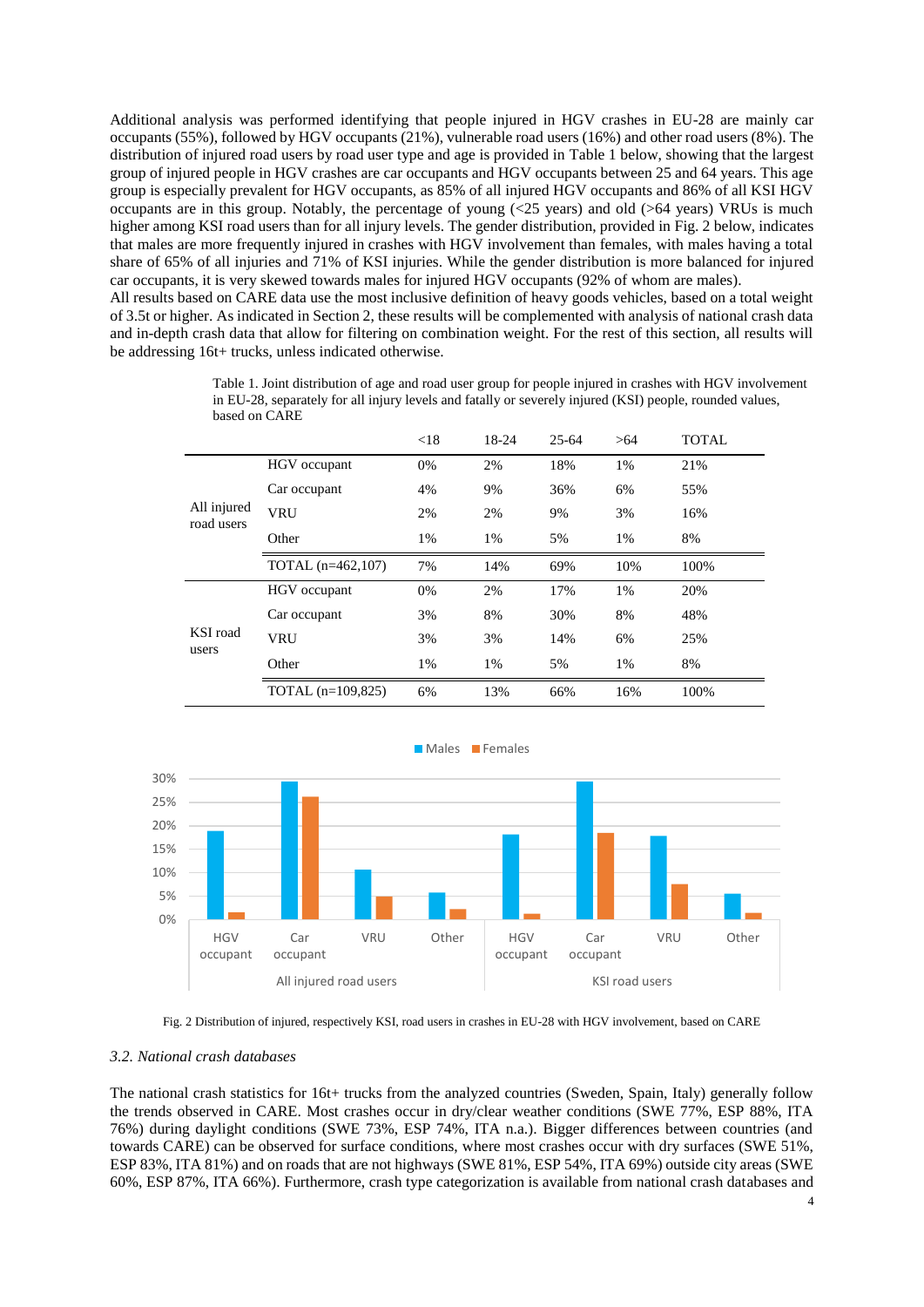can be compared across countries after re-coding as described in section [2.2.](#page-2-0)

Across all analyzed countries and across all crash scenarios, fatal crashes have the smallest share, whereas slight injury crashes are the majority. In Sweden, 86% of rear-end crashes are slight crashes, whereas the crash type including the highest percentage of fatal crashes are VRU accidents of which 16% have a fatal injury outcome. Also in Spain, rear-end crashes have the highest share of slight injury crashes among the known accident types. However, meeting/overtaking crashes show the highest share of fatal crashes (18.3%), which is similar to the share of severe crashes (18.7%) in this crash type. VRU crashes are also critical, having the second highest share of fatal (12%) and severe (16%) crashes within a crash type. In Italy, the injury share of VRU related crashes is comparably high as in Spain. Furthermore, the share of injuries of single vehicle accidents is very low (3%), whereas the injury outcome of meeting/overtaking (32%), rear-end (31%) and intersection crashes (26%) is very similar to each other. In comparison to Sweden and Spain, the fatality share in meeting/overtaking crashes is similar, whereas the number of slight injuries is two to four times higher in Italy. A similar tendency (i.e. a higher share of slight crashes compared to the other two countries) can be seen in the Italian data for intersection accidents.

# *3.3. GIDAS*

For the GIDAS analysis, cases from the years 2000-2017 were used, for which 1,091 trucks with a gross vehicle weight above 16t were available in the data at the time of analysis. The general analysis of all 16t+ trucks in injury accidents revealed that the majority of crashes happened during daytime (75%) and most crashes had occurred outside city limits (59%) and on motorways (42%). Most trucks had an accident outside of junctions, either on a straight stretch of road (55%) or in a curve (9%), which corresponds to the high share of motorway accidents. Crashes at junctions (11%) or crossings (20%) were less frequent. The analysis of the main accident type categories within the analyzed GIDAS sample shows that nearly half of the crashes (49.0%) occurred due to a conflict with another vehicle in longitudinal traffic (e.g. head-on or rear-end collisions). Accidents when turning off the priority road (13.2%) or when entering or crossing the priority road (13.3%) account for slightly over 26% of cases.

For an analysis of the type of road user as crash opponent, cases with unknown accident type or unknown collision partner as well as single vehicle crashes were discarded. A summary of the types of collision partners of 16t+ trucks and crash type frequencies can be found i[n Table 2,](#page-5-0) showing that 16t+ trucks are mostly involved in crashes with cars (44.6%), the majority of them occurring due to a conflict in longitudinal traffic (in 55.9% of truck-to-car cases, see [Fig. 3\)](#page-6-0). Of these crashes, 35.7% had occurred due to a rear-end collision and 23.9% had occurred due to a lane-change maneuver (8.9% and 6.0% for all crashes respectively). In 31.6% of cases, the truck was not involved in the initial conflict e.g. was the third vehicle in a rear end collision.

Commercial vehicles are the second most frequent crash opponents of 16t+ trucks (22.9%). Cases where two 16t+ trucks were involved in a crash are counted from each participant's perspective. Accidents in longitudinal traffic are again the most frequent types (76.8%, 17.6% of all cases). In 28.1% of longitudinal cases, the 16t+ truck is the striking vehicle in a rear-end collision, and in 35.4% the struck vehicle. In contrast to accidents with cars, lane change accidents rarely occurred between a heavy truck and another commercial vehicle.

Among the vulnerable road users, cyclists have the highest share as crash opponents for 16t+ trucks. The most common specific accident type with 44.8% is when a truck turns right and has a conflict with a cyclist travelling alongside in the same direction mostly on a bicycle path on the right side of the road.

<span id="page-5-0"></span>

| Categories based on initial<br>conflict | Cars | Commercial<br>Vehicles | <b>Bicycles</b> | Pedestrian | Powered Two-<br>Wheeler | TOTAL |
|-----------------------------------------|------|------------------------|-----------------|------------|-------------------------|-------|
| 1 Driving accident                      | 39   | 12                     |                 |            |                         |       |
| 2 Turning off accident                  | 44   |                        | 50              | 10         | 10                      | 125   |
| 3 Crossing/entering accident            | 81   | 5                      | 30              |            |                         | 133   |
| 4 Pedestrian crossing road              |      |                        |                 | 34         |                         | 35    |
| 5 Accident with parked vehicle          | 20   |                        |                 |            |                         | 37    |
| 6 Accident in longitudinal traffic      | 272  | 192                    |                 |            |                         | 488   |
| 7 Other accident types                  | 30   | 2                      |                 |            |                         |       |
| <b>TOTAI</b>                            | 487  | 250                    |                 |            |                         |       |

Table 2. Categories of accident types for 16t+ trucks with different types of road users as crash opponents, based on GIDAS

Conflicts between 16t+ trucks and pedestrians were found in 5.1% of all cases. The most frequent category among those crashes is when a pedestrian enters the road to cut across perpendicular to the direction of travel of the truck in 60.7% of cases. The second most frequent category of crashes with pedestrians is when the truck turned off the main road and had a conflict with a pedestrian walking on the side walk (17.9%).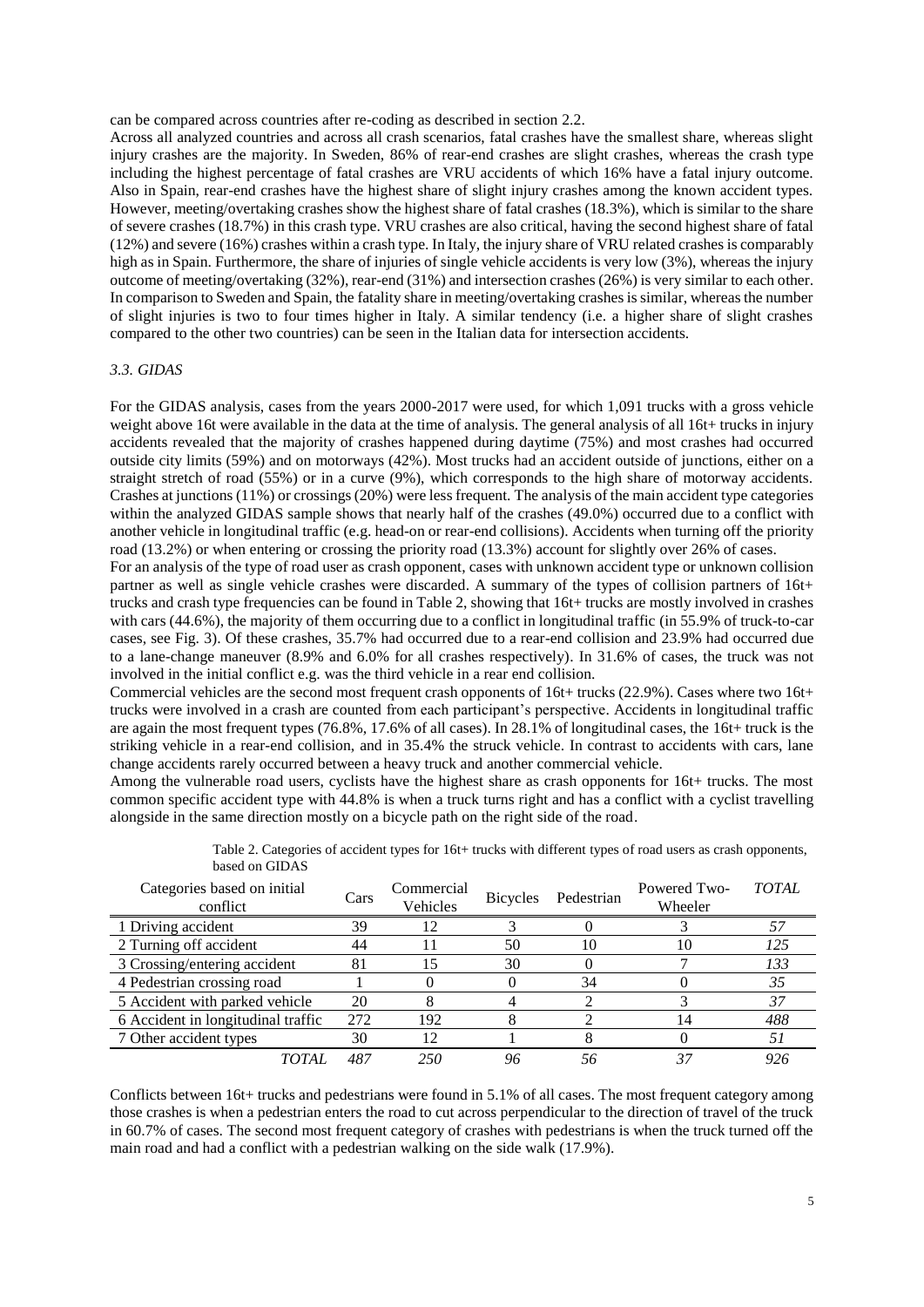

Fig. 3 Most common crash types from GIDAS (case count and percentages per category)

<span id="page-6-0"></span>Crashes of 16t+ trucks with powered two wheelers were not as common as with other road users (3.4% of cases). These cases were mostly from the accident type categories of "turning off accidents" or "accidents in longitudinal traffic" and are not further investigated due to the low number of cases.

Based on the most common accident types and results from CARE and national crash databases, the following crash scenarios for 16t+ trucks were selected for further analysis in the GIDAS dataset:

- Scenario 1: rear-end crashes with cars and commercial vehicles as collision partners. Due to the focus on preventability of the crash, cases where the 16t+ truck is the striking vehicle are considered.
- Scenario 2: conflicts between a truck that is turning to the right and a cyclist that is travelling alongside with the intention to go straight.
- Scenario 3: conflicts between pedestrians crossing the road and trucks.

### *3.3.1. Scenario 1: Rear-end crashes with 16t+ truck as striking vehicle*

In the first scenario, consisting of 219 cases in the GIDAS database (20% of all cases), the average travelling speed of the trucks at conflict initiation was 50km/h, with 25% of the trucks travelling at speeds above 80km/h [\(Fig.](#page-6-1) 4). The initial speeds of the struck vehicles were substantially lower at the initiation of the conflict at an average of 20km/h. The analysis of the collision speeds showed that truck drivers often had the time to initiate a braking maneuver as collision speeds were lower than the initial travelling speeds (see [Fig. 4\)](#page-6-1). On the other hand, when struck, the collision opponent of this scenario had been standing in most cases.



<span id="page-6-1"></span>Fig. 4 Scenario 1, initial speeds of truck and collision partner in rear end crashes, based on GIDAS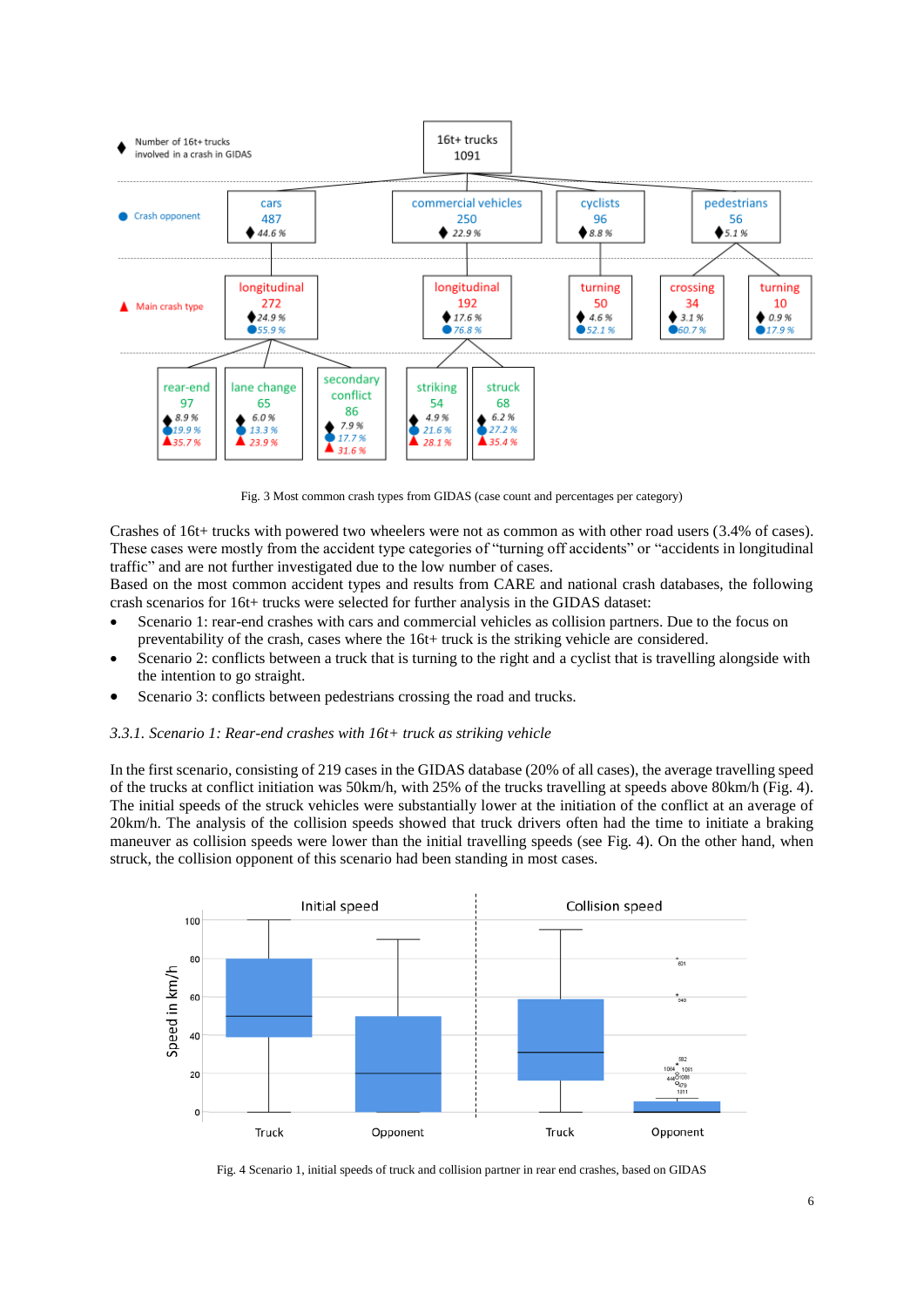## <span id="page-7-2"></span>*3.3.2. Scenario: Right-turn conflicts with cyclists*

The second scenario includes right turning trucks that had a conflict with a cyclist travelling alongside along the initial direction of the truck in 43 cases (4% of all cases) and only one case where the cyclist was going in the opposite direction. The conflicts occurred at lower collision speeds of the truck compared with scenario 1, with an average of 13km/h (see [Fig.](#page-7-0) 5). No reliable speed data is available for the cyclist.



Fig. 5 Scenario 2, collision speed of truck in right turn crashes, based on GIDAS

<span id="page-7-0"></span>The collision angle between cyclist and truck describes the angle between the motion vectors of the truck and cyclist at the point of the collision. It was found to be between  $0^{\circ}$  and  $60^{\circ}$  in most cases with a peak at  $30^{\circ}$  (see [Fig.](#page-7-1) 6). In 75% of the cases, the cyclist had collided with the side of the truck in the range of 2m from the front of the truck. Only 4 contact points had been further away from the front than 5m (i.e. behind the cabin and further towards the trailer/rear axle of the truck).



Fig. 6 Scenario 2, collision angles between truck and cyclist in right turn crashes, based on GIDAS

## <span id="page-7-1"></span>*3.3.3. Scenario 3: Pedestrian crossing conflicts*

In the third scenario, consisting of 34 cases (3% of all cases), the pedestrian was overrun by a part of the truck in 16 cases (which leads to more severe or fatal injuries). In 10 out of the 16 cases, the truck had initially been standing (e.g. at a traffic light) and the pedestrian had crossed the road directly in front of the truck when the truck started to accelerate. Thus, the collision speeds here were under 10km/h in most cases (se[e Fig. 7\)](#page-7-2). In the remaining cases where the pedestrians were not overrun, the truck had a considerably higher average collision speed at 23km/h (in 25% of cases even above 40km/h).

The speed at the initiation of the conflict when the pedestrian was not overrun were similar to the collision speed (see [Fig.](#page-7-2) 7), suggesting that in many cases there was little time available for the truck driver to react and brake.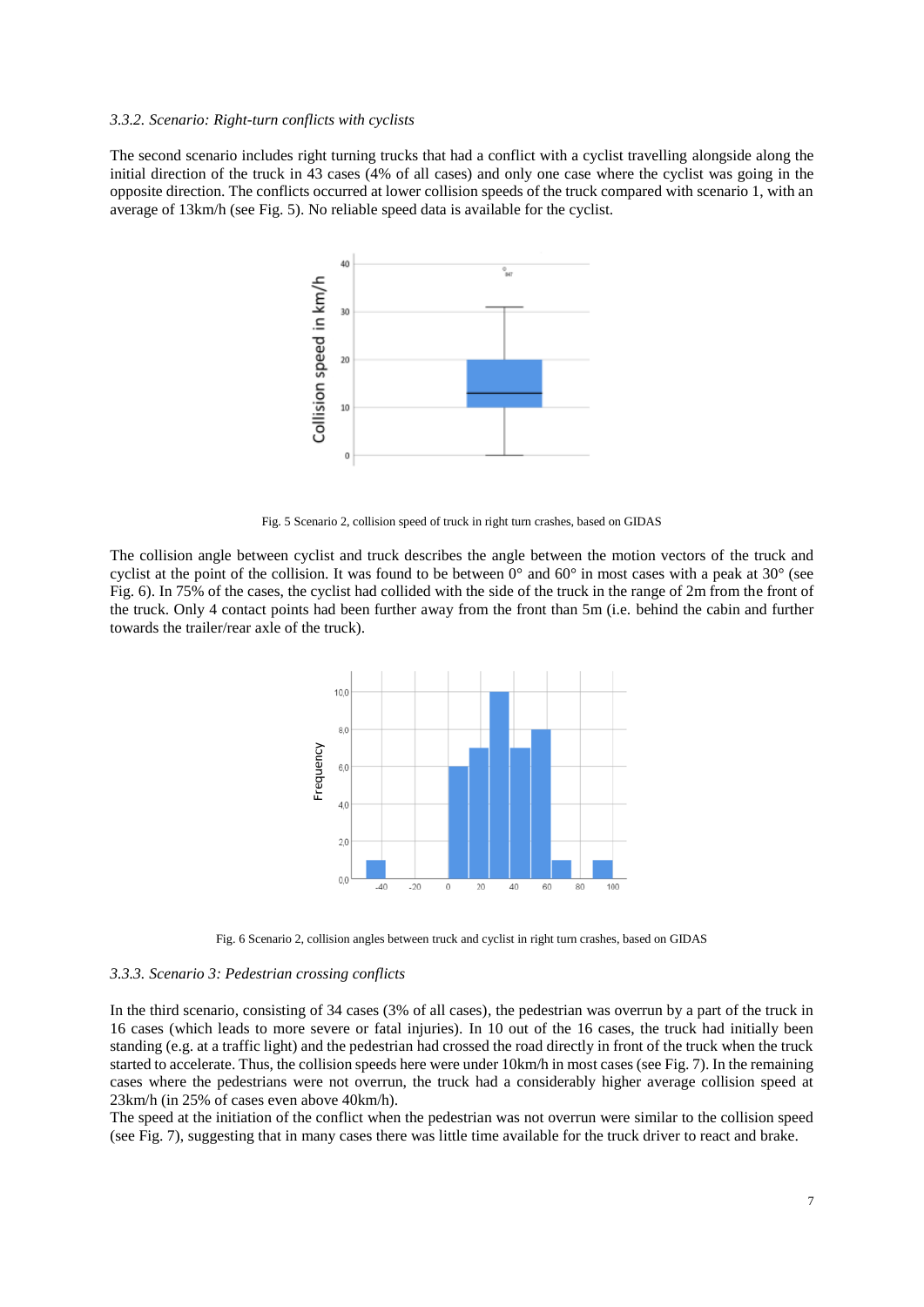

Fig. 7 Scenario 3, initial and collision speeds of truck in pedestrian crossing crashes, based on GIDAS

## **4. Discussion**

Differences seen between the data from CARE, national databases and GIDAS can result from the existence of local differences (e.g. higher exposure to rainy weather conditions in Sweden than in Spain) or different filter criteria (i.e. weight restriction to above 3.5t for CARE and 16t for national databases and GIDAS). Further uncertainties are introduced by the coding scheme. Different countries are using different coding schemes, e.g. for crash types. Certain variables might not be reported at all in some databases (e.g. day/nighttime in Italian data). For this analysis of national crash data, crash types have been re-coded to a common scheme, following the Swedish crash type categorization. There are however crash types that are difficult to re-code, and even at the point of data collection, police officers might have difficulties to categorize the crash. Indicators for the difficulty can be seen in single vehicle crashes, where by definition only truck occupants should be injured, but also car occupant and VRU injuries are sometimes reported. Furthermore, depending on the variable, from 0.5% to 20% of injuries can be reported as unknown, either as no information is available or uninjured persons will possibly be classified as unknown. Removing "unknown" values from the analysis could potentially reduce the number of reported cases for some categories more than for others and therefore introduce a bias into the relations between categories. The results obtained in the crash data analysis at hand supports the findings of similar previous studies in the US, such as Zhu and Srinivasan (2011) who identified collisions in longitudinal traffic and collisions at intersections as the most common crash types. Kockum et al. (2017) had identified cars and other HGVs as the most common collision partners, and these findings are supported by the outcomes of the analysis at hand. The results of this study support the existing knowledge and extend it to provide a detailed picture of HGV crashes in Europe.

# **5. Conclusion**

This study provides a deeper understanding of crashes involving 16t+ trucks in Europe by a comprehensive data analysis conducted simultaneously on three levels. Most crashes occur during dry and clear weather conditions (76%-88%, depending on region), during daylight conditions (73%-78%) and on dry roads (51%-83%), outside city limits (57%-87%) on non-highway roads (54%-81%). All three analysis levels show the same trends regarding these variables, but small differences exist. The reasons for these differences could range from local effects (e.g. weather, driving behavior, vehicle types) to filter criteria in each database (e.g. weight or size restrictions).

As a result of the three-stage analysis, three scenarios were identified that should be addressed by future research and safety systems: (1) rear-end crashes with other vehicles in which the truck is the striking partner, (2) conflicts during right turn maneuvers of the truck and a cyclist that is travelling alongside with the intention to go straight and (3) pedestrians crossing the road perpendicular to the direction of travel of the truck. These three scenarios were studied in more detail in the GIDAS database, leading to the following conclusions:

(1) In rear-end crashes, the average speed of the truck at conflict onset is about 50km/h and at the time of the collision, it is reduced to about 30km/h, whereas the struck vehicle is typically standing at impact.

(2) During the right turn maneuvers, the average collision speed of the truck is about 13km/h and the impact happens at an angle of 33 degree on average, with the impact point within the first 2 m along the length of the truck (i.e. around the area of the passenger-side door).

(3) In the pedestrian crossing scenario, speeds are generally low (< 5km/h) for cases where the pedestrian is overrun by the truck, often resulting from situations when pedestrians cross in front of a waiting truck that started to accelerate. Collision speeds are higher (>20km/h) when the pedestrians are not overrun. Although the speeds in the VRU scenarios are generally low, the outcomes are severe, especially when the VRUs are overrun by the truck.